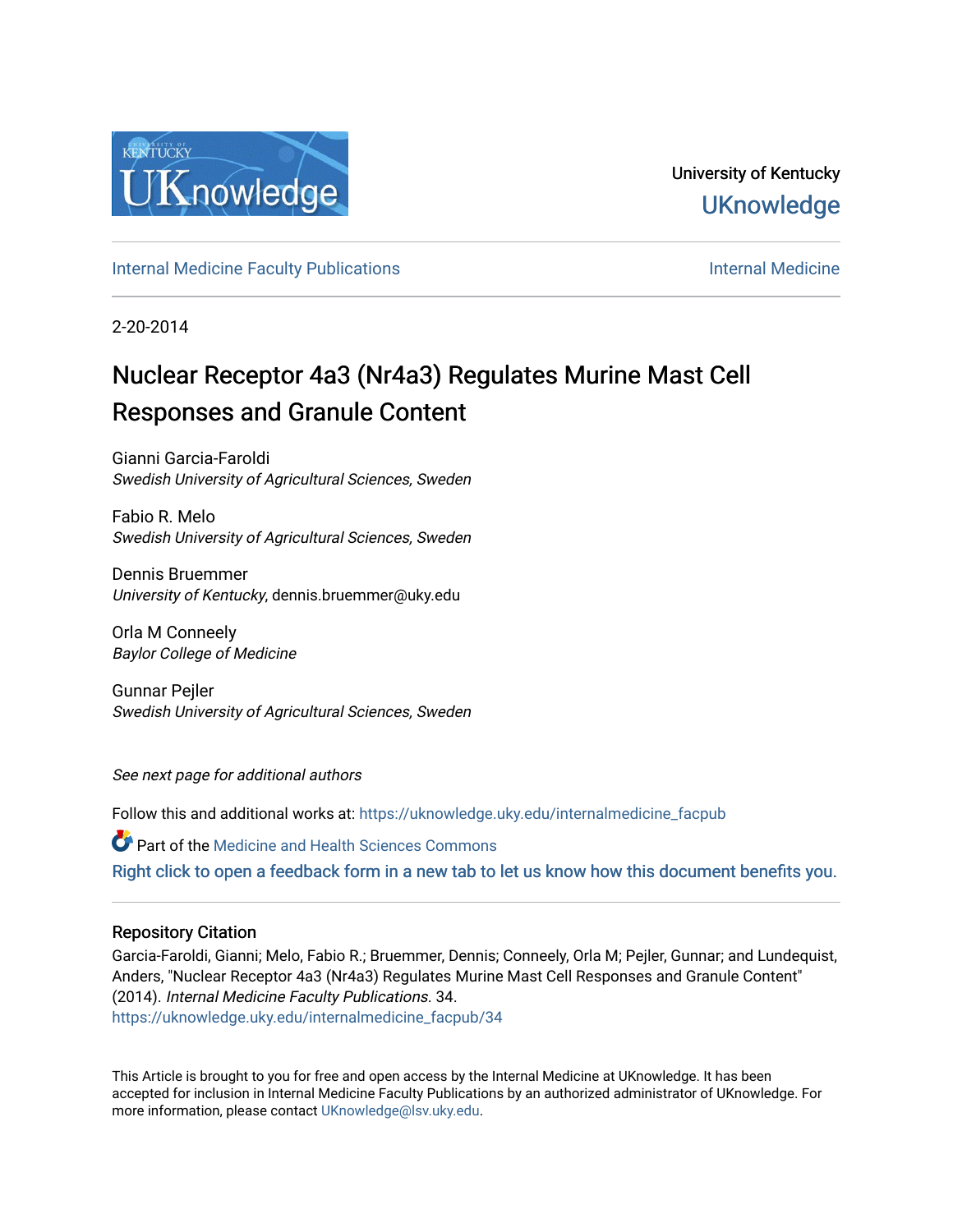## Nuclear Receptor 4a3 (Nr4a3) Regulates Murine Mast Cell Responses and Granule Content

Digital Object Identifier (DOI) http://dx.doi.org/10.1371/journal.pone.0089311

## Notes/Citation Information

Published in PLoS ONE, v. 9, issue 2, no. e89311.

© 2014 Garcia-Faroldi et al.

This is an open-access article distributed under the terms of the [Creative Commons Attribution License](http://creativecommons.org/licenses/by/4.0/), which permits unrestricted use, distribution, and reproduction in any medium, provided the original author and source are credited.

## Authors

Gianni Garcia-Faroldi, Fabio R. Melo, Dennis Bruemmer, Orla M Conneely, Gunnar Pejler, and Anders Lundequist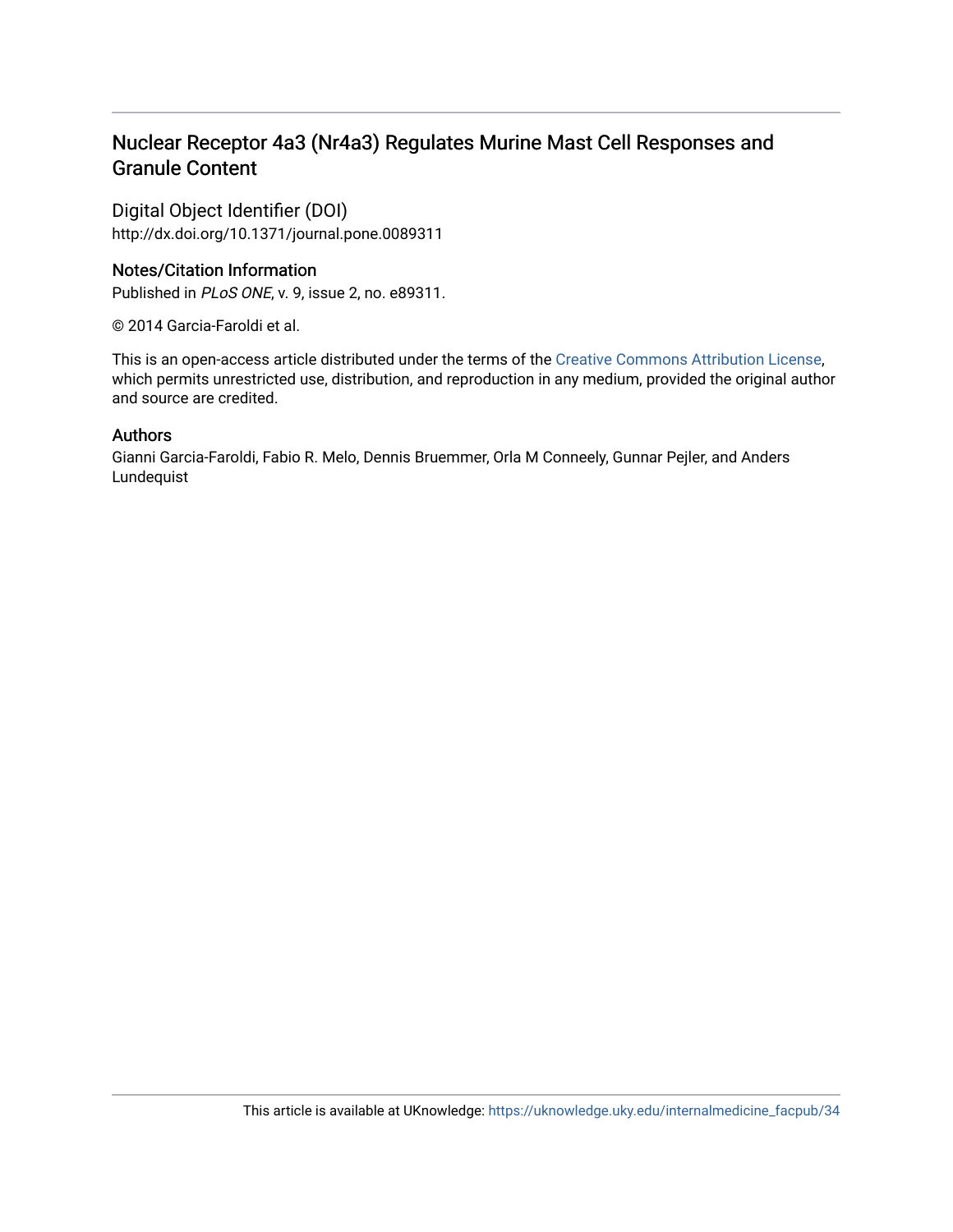## Nuclear Receptor 4a3 (Nr4a3) Regulates Murine Mast Cell Responses and Granule Content

## Gianni Garcia-Faroldi<sup>1</sup>, Fabio R. Melo<sup>1</sup>, Dennis Bruemmer<sup>2</sup>, Orla M. Conneely<sup>3</sup>, Gunnar Pejler<sup>1</sup>, Anders Lundequist<sup>1</sup>\*

1 Swedish University of Agricultural Sciences, Department of Anatomy, Physiology and Biochemistry, BMC, Uppsala, Sweden, 2 Saha Cardiovascular Research Center, University of Kentucky College of Medicine, Wethington, Kentucky, United States of America, 3 Department of Molecular and Cellular Biology, Baylor College of Medicine, Houston, Texas, United States of America

#### Abstract

Nuclear receptor 4a3 (Nr4a3) is a transcription factor implicated in various settings such as vascular biology and inflammation. We have recently shown that mast cells dramatically upregulate Nuclear receptor 4a3 upon activation, and here we investigated the functional impact of Nuclear receptor 4a3 on mast cell responses. We show that Nuclear receptor 4a3 is involved in the regulation of cytokine/chemokine secretion in mast cells following activation via the high affinity IgE receptor. Moreover, Nuclear receptor 4a3 negatively affects the transcript and protein levels of mast cell tryptase as well as the mast cell's responsiveness to allergen. Together, these findings identify Nuclear receptor 4a3 as a novel regulator of mast cell function.

Citation: Garcia-Faroldi G, Melo FR, Bruemmer D, Conneely OM, Pejler G, et al. (2014) Nuclear Receptor 4a3 (Nr4a3) Regulates Murine Mast Cell Responses and Granule Content. PLoS ONE 9(2): e89311. doi:10.1371/journal.pone.0089311

Editor: Sven G. Meuth, University of Muenster, Germany

Received May 14, 2013; Accepted January 22, 2014; Published February 20, 2014

Copyright: © 2014 Garcia-Faroldi et al. This is an open-access article distributed under the terms of the [Creative Commons Attribution License](http://creativecommons.org/licenses/by/4.0/), which permits unrestricted use, distribution, and reproduction in any medium, provided the original author and source are credited.

Funding: This work was supported by grants from: Magnus Bergvall Foundation, The Swedish Cancer Foundation, The Swedish Research Council, Formas, King Gustaf V's 80-year Anniversary Fund, and Fundación Española para la Ciencia y la Tecnología y Ministerio de Educación, Cultura y Deporte. The funders had no role in study design, data collection and analysis, decision to publish, or preparation of the manuscript.

Competing Interests: The authors have declared that no competing interests exist.

\* E-mail: Anders.Lundequist@slu.se

#### Introduction

Mast cells are important components of the innate and adaptive immune system, most notably taking part in the defense against parasites, bacteria and viruses [1,2]. However, there are also several detrimental effects associated with mast cells, e.g. allergy and rheumatoid arthritis [1,2]. The mast cell expresses the high affinity IgE-receptor, FceRI. FceRI ecrosslinking, e.g. by an allergen, results in the immediate release of preformed mediators that are stored in secretory granules [3] and also to the activation of transcriptional events, e.g. mediated by NFAT, NFkB and AP-1, leading to cytokine generation and release. Mast cells are broadly divided into mucosal and connective tissue types based on their repertoire of expressed proteases, for instance chymase, tryptase and carboxypeptidase A3 (CPA3) type, though how the expression of these proteases is regulated is poorly understood [1,2,4]. Transcriptional regulation involving GATA-1, FOG and MITF is also an essential part of the development of the mast cell into its different subtypes [5,6], and mast cell development and phenotype is additionally influenced by the cytokine and growth factor milieu in the respective tissues [7,8].

The nuclear receptor subfamily 4a (Nr4a) encompasses three members, Nur77/Nr4a1, Nurr1/Nr4a2 and NOR-1/Nr4a3, which are early response genes reacting to a variety of stimuli such as cytokines, infectious agents, growth factors and cellular stress [9– 13]. The activities of the Nr4a3 family members are ligandindependent, meaning that once translated they do not require further stimuli to exert their function. However, their activity is

influenced by cellular location, which might be regulated by phosphorylation [14]. Members of the Nr4a family partake in many cellular responses, including those affecting the immune system and inflammation as shown by the contribution of Nr4a1 and Nr4a3 to induction of T-cell and macrophage apoptosis [14– 16]. Moreover, cytokine and chemokine responses are regulated by Nr4a family members in both macrophages and T-cells, lending additional support of their role in immunomodulation [17,18].

In a previous study where the global impact of bacterial infection on mast cell responses was studied, it was noted that exposure of mast cells to gram-positive Streptococci resulted in a dramatic upregulation of all three Nr4a members, with the most striking increase noted for Nr4a3 [19]. In a subsequent study we showed that Nr4a members, in particular Nr4a3, were strongly induced also by mast cell activation through FceRI crosslinking [20]. Prompted by these findings, we here investigated the functional impact of Nr4a3 on mast cells. We show that Nr4a3 is required for optimal cytokine generation following antigeninduced mast cell activation. Moreover, we show that the presence of Nr4a3 regulates FceRI-mediated degranulation, and finally we show that Nr4a3 selectively suppresses the transcript and the resulting protein of the tryptase mouse mast cell protease 6 (mMCP-6; encoded by  $Tpsb2$ ). Together, these findings suggest a hitherto unrecognized role of Nr4a3 in regulating mast cell homeostasis and activation.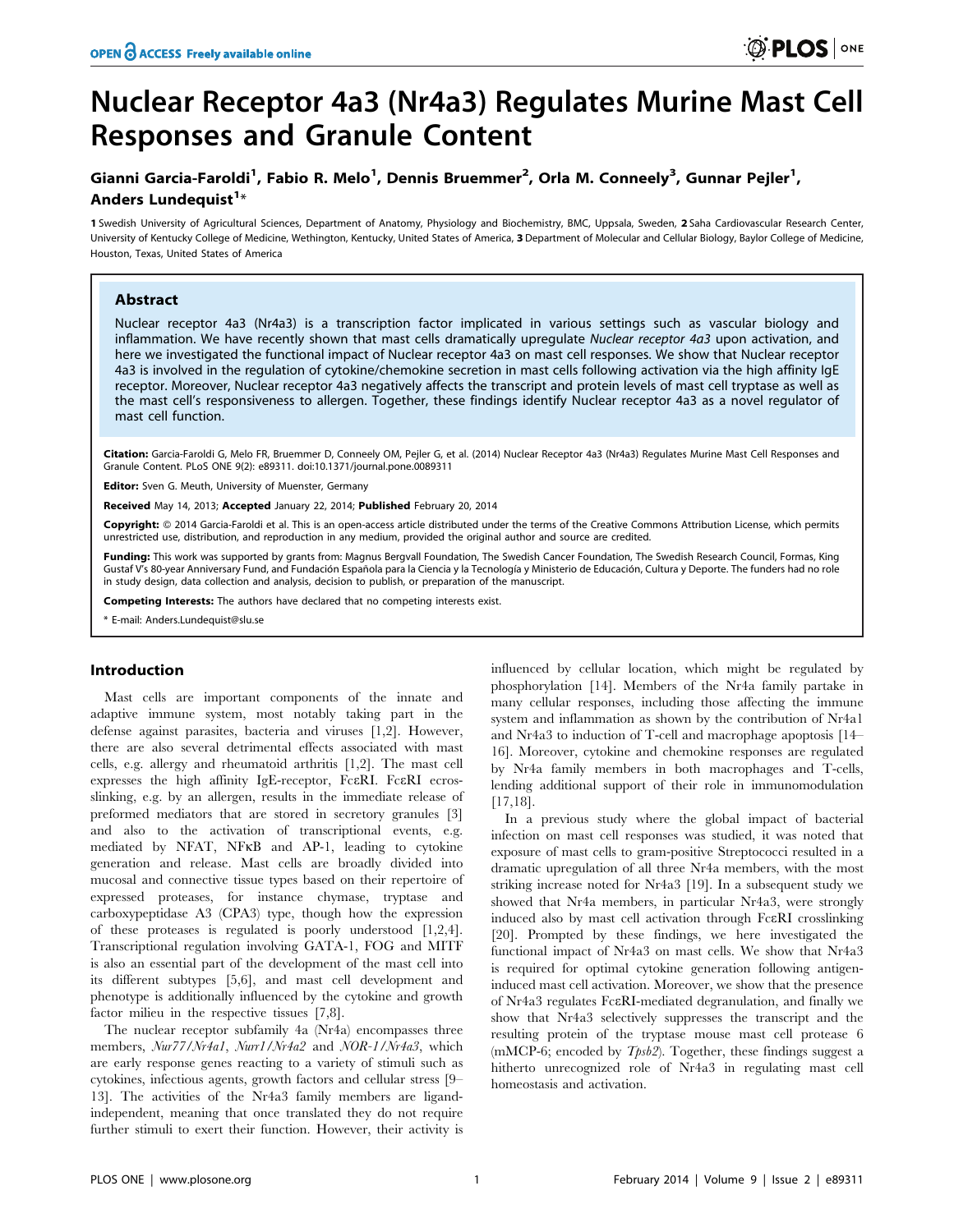Table 1. Primers used for qPCR.

| Target                 | Sequence                                |
|------------------------|-----------------------------------------|
| mouse                  |                                         |
| Hprt, fw <sup>a</sup>  | 5'-GAT TAG CGA TGA TGA ACC AGG TTA-3'   |
| Hprt, rev <sup>b</sup> | 5'-GAC ATC TCG AGC AAG TCT TTC AGT C-3' |
| Srgn, fw               | 5'-GCA AGG TTA TCC TGC TCG GAG-3'       |
| Srgn, rev              | 5'-GGT CAA ACT GTG GTC CCT TCT C-3'     |
| Tpsb2, fw              | 5'-CAT TGA TAA TGA CGA GCC TCT CC-3'    |
| Tpsb2, rev             | 5'-CAT CTC CCG TGT AGA GGC CAG-3'       |
| Mcpt4, fw              | 5'-GAA GCT TCA AAA GAA-3'               |
| Mcpt4, rev             | 5'-GGT TCT GTC ACT CCA-3'               |
| Cpa3, fw               | 5'-TGA CAG GGA GAA GGT ATT CCG-3'       |
| Cpa3, rev              | 5'-CCA AGG TTG ACT GGA TGG TCT-3'       |

All primers were designed using the software Primer Express Version 1.0. <sup>a</sup>fw, forward primer.

<sup>b</sup>rev, reverse primer.

doi:10.1371/journal.pone.0089311.t001

#### Materials and Methods

This study was carried out in strict accordance with the recommendations in the Guide for the Care and Use of Laboratory Animals of the National Institutes of Health. The institutional animal care and use committee at the University of Kentucky approved all procedures on mice. The animals were maintained and treated according to the guidelines set by IACUC. Euthanasia was carried out using  $CO<sub>2</sub>$  according to AVMA Guidelines for the Euthanasia of Animals.

#### Reagents

Polyclonal antibodies against mMCP-6 (encoded by  $Tpsb2$ ), and CPA3 were raised in rabbits [22]. Antibodies from Cell Signaling were purchased to identify NFAT1 (5861), Fyn (4023), Lyn (2796), IKK $\beta$  (2370) and IKK $\alpha$  (2682). Rabbit polyclonal antibody towards β-actin (sc-130656) was from Santa Cruz. ELISA kits were from eBioscience (MCP-1, IL-6, IL-13) and Peprotech (TNFa), respectively.

#### Cell Culture

Bone-marrow cells from C57BL/6 mice were obtained from femural and tibial bone of wild type (WT) and  $Nr4a3^{-/-}$  [21] mice and cultured in DMEM, supplemented with 10% heatinactivated fetal bovine serum, 60  $\mu$ g/ml Penicillin, 50  $\mu$ g/ml Streptomycinsulfate, 2 mM l-glutamine and 10 ng/ml recombinant IL-3 (Peprotech). The cells were kept at a concentration of  $0.5-1\times10^6$  cells/ml with weekly changes of medium [22].

#### Mast Cell Activation

For IgE-induced activation, cells were sensitized with anti-TNP IgE at  $1 \mu$ g/ml overnight, washed, resuspended in new media and stimulated with TNP-OVA (0.4 µg/ml or indicated concentrations) [22]. Cells were collected at various time points by centrifugation; media and cell fractions were frozen and stored at  $-20^{\circ}$ C. The effect on TNF $\alpha$ , MCP-1, IL-6 and IL-13 release was determined in cell supernatants using ELISA as detailed by the manufacturer.

#### b-Hexosaminidase Activity

b-Hexosaminidase activity was measured in solubilized cell pellets and supernatants from resting or activated cells as described [22].

#### Cell Lysate

Lysate buffer (200 ml PBS, 2 M NaCl, 0.5% Triton X-100) was added to cell pellets  $(1\times10^6$  cells/pellet) followed by vortexing. The protein concentration in the lysates was determined with the Bradford method using BSA as a standard. The determined protein concentration was used for normalizing the enzyme activity and Western blot protein loading. Samples used for Western Blot analysis were treated with protease and phosphatase inhibitors.

#### Enzymatic Activity

Duplicate samples of cell lysate (20 ml) were mixed with 80 ml  $H_2O$  to which 20 ml of a 2 mM solution (in  $H_2O$ ) of the chromogenic substrate S-2288 (H-D-Isoleucyl-L-prolyl-L-arginine-p-nitroaniline dihydrochloride; Chromogenix) was added. Changes in absorbance were recorded at 405 nm and used to calculate initial reaction velocities.



Figure 1. Nr4a3 does not affect mast cell development. (A, B) Toluidine blue staining of WT (A) and Nr4a3<sup>-/-</sup> (B) mast cells after 4 weeks of culture. Note that the absence of Nr4a3 does not affect the morphology or granular staining of the cells. doi:10.1371/journal.pone.0089311.g001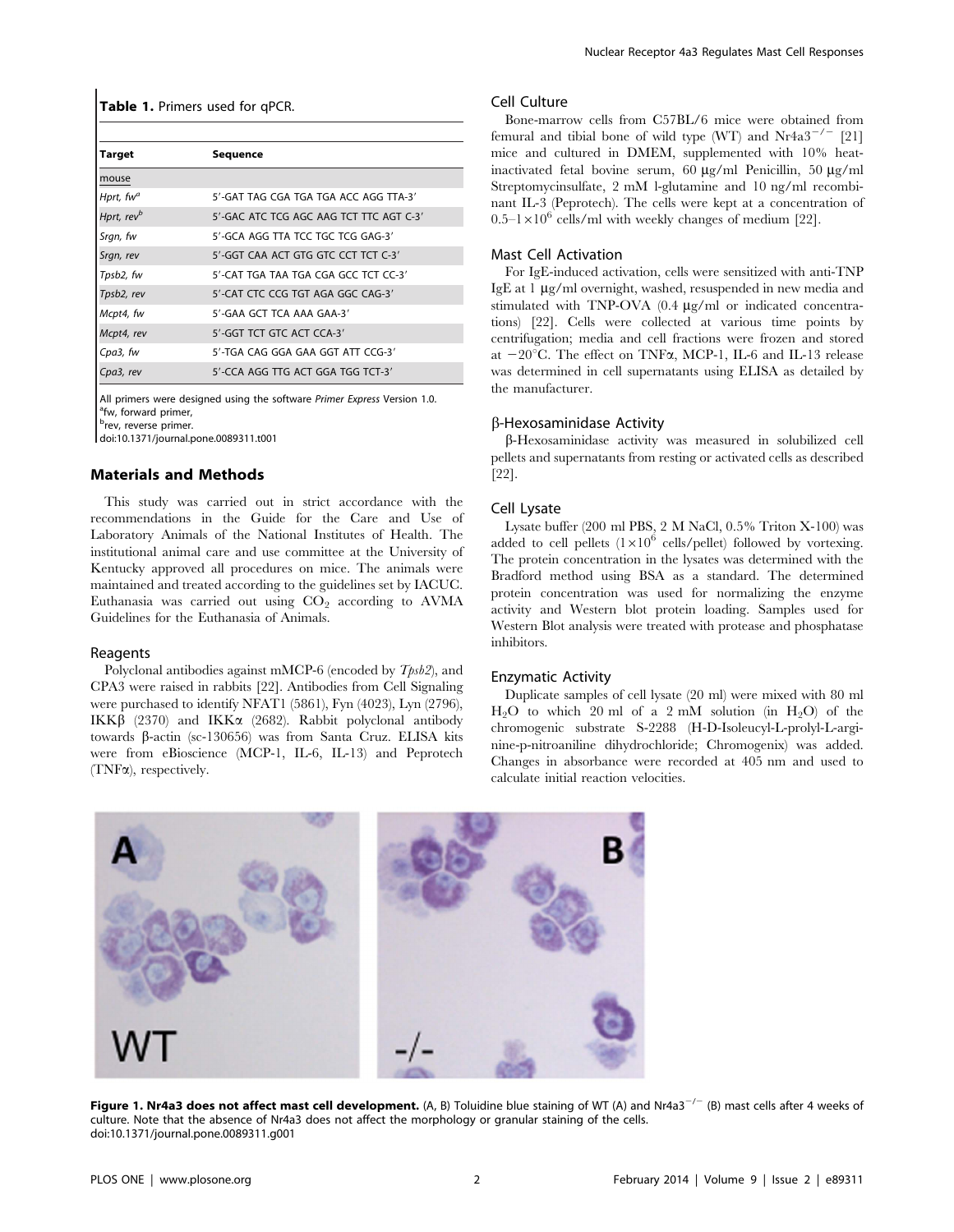

Figure 2. Nr4a3 affects cytokine/chemokine secretion in response to Fc*zeRI cross-linking*. (A–D) WT and Nr4a3<sup>-/-</sup> mast cells were incubated with TNP-specific IgE over-night followed by activation for 4 hours or 24 hours with TNP-OVA as indicated. Supernatants were analyzed for levels of MCP-1 (A), TNF $\alpha$  (B), IL-6 (C) and IL-13 (D) by ELISA (T-test, n = 4; \*p  $\leq$  0.05). The lack of Nr4a3 is associated with a reduction in cytokine release following FceRI cross-linking. doi:10.1371/journal.pone.0089311.g002

#### Induction of Cell Death

Triplicates of 1 ml BMMCs  $(0.5 \times 10^6 \text{ cells/ml})$  were transferred into individual wells of a 24-well flat-bottomed plate, and were either left untreated or treated with cytotoxic agents: L-Leucyl-L-Leucine methyl ester (LLME, 200 mM), Cycloheximide (CHX,  $5 \mu$ g/ml) or  $H_2O_2$  (0.75 mM) in complete culture medium, followed by incubation for different time periods (as specified in the figure legends). Triplicates of  $100 \mu l$  of cell suspension were transferred into a 96-well plate and cell viability was measured using CellTiter-Blue reagent (Promega-Invitogen, Carlsbad, CA). The plate was read using a microplate reader (Infinite M200– TECAN) at 560 nm (excitation) and 590 nm (emission).

#### Western Blot

Cell lysates were mixed with  $4\times$  reducing SDS-PAGE sample buffer and subjected to SDS–PAGE on 12% gels. Thereafter, proteins were blotted onto PVDF membranes, followed by blocking in Odyssey Blocking Buffer diluted 1:1 in TBS for 1 h. Next, the membranes were incubated with primary antibodies (diluted 1:500 for mMCP6, diluted 1:1000 for all others) in Odyssey Blocking Buffer: TBS  $(1:1)$ , overnight at  $4^{\circ}$ C. After washing with TBS/0.1% Tween-20, the membranes were incubated with appropriate secondary antibodies conjugated to IRDye 800 or IRDye 680 (diluted 1:1000 in Odyssey Blocking Buffer:TBS) for 1 h at room temperature. The membranes were subsequently washed twice in TBS/0.1% Tween-20 and once in TBS before detecting the signal using an Odyssey Infrared Imaging System (Li-Cor Biosciences, 9201-01).

#### Quantitative Real Time RT-PCR

Total RNA preparation and quantitative real-time PCR (qPCR) were performed as previously described [23]. For primers used, see Table 1.

#### Statistical Analysis

Statistical analyses using two tailed, Student's t-test or ANOVA were performed using GraphPad Prism 4. Differences were considered significant if the p-values were 0.05 or less. All experiments were repeated at least three times; representative experiments are displayed.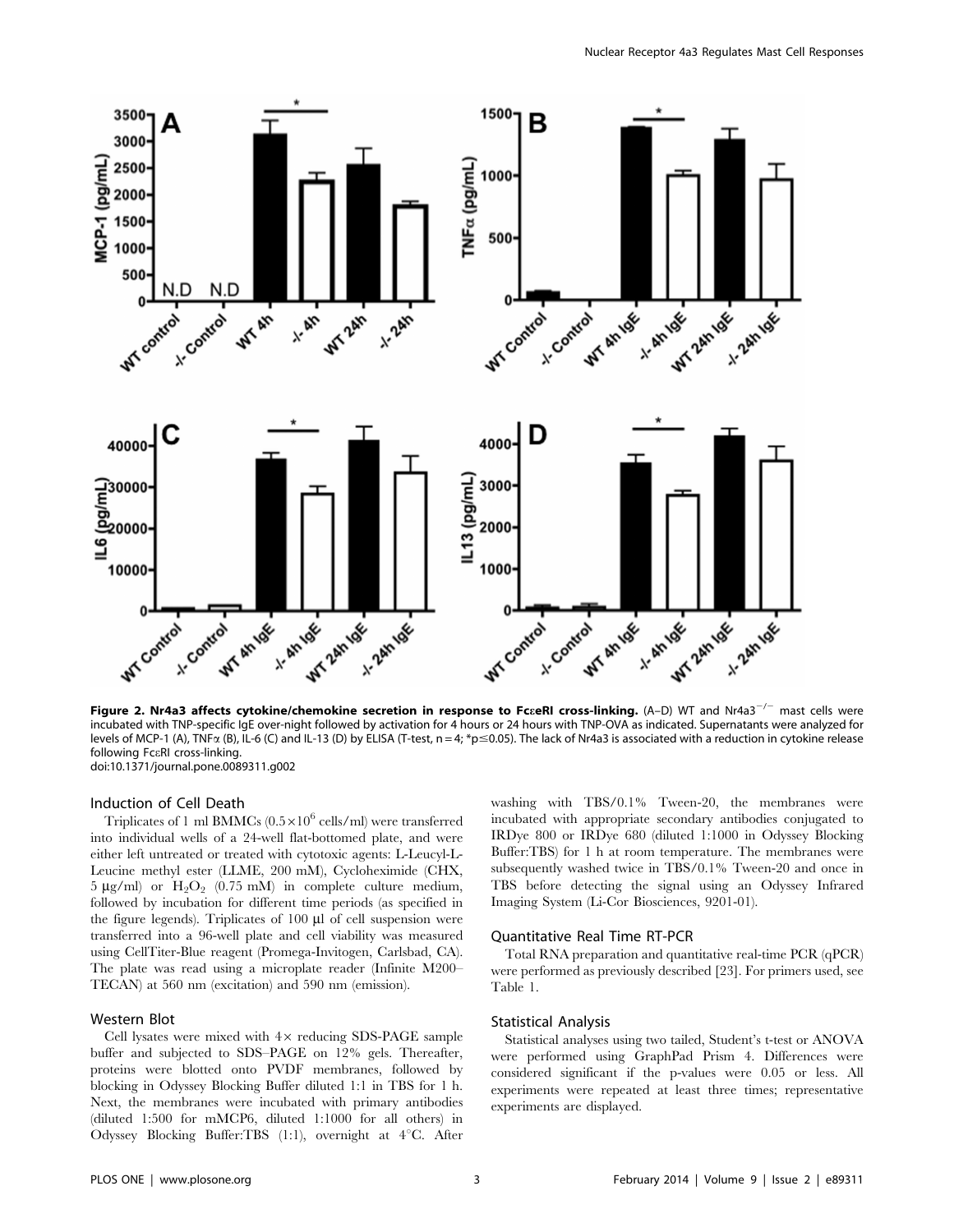

**Figure 3. Nr4a3 modulates signaling pathways involved in mast cell degranulation (A–F).** (A–B) Whole cell lysates from resting WT and Nr4a3<sup>-/-</sup> mast cells were prepared and analyzed by Western blot for the Src-kinases F  $^-$  mast cells were prepared and analyzed by Western blot for the Src-kinases Fyn (A) and Lyn (B). The signal was compared against ß-actin followed by normalization using the average signal from WT samples set to 1. (C–D) Graphical representation of the densitometric analysis for Fyn (C) and Lyn (D) (T-test, n = 4; \*p ≤0.05). (E) WT and Nr4a3<sup>-/-</sup> mast cells were incubated with TNP-specific IgE over-night followed by activation for 30 minutes with increasing amounts of TNP-OVA. Supernatants were collected and were analyzed for  $\beta$ -hexosaminidase activity as a measure of the extent of degranulation. (ANOVA,  $n = 4$ ; \*p  $\leq$  0.05). (F) Whole cell lysates were prepared and analyzed for their  $\beta$ -hexosaminidase content. doi:10.1371/journal.pone.0089311.g003

#### Results and Discussion

#### Nr4a3 is Required for Optimal FceRI-induced Cytokine/ Chemokine Generation in Mast Cells

To study the influence of Nr4a3 on mast cell function we cultured bone-marrow cells isolated from WT and Nr4a3-deficient mice in the presence of IL-3, which results in maturation of precursor cells into mast cells, i.e. bone marrow-derived mast cells (BMMCs). Toluidine blue staining of four-week old cultures showed no apparent morphological differences between WT and

Nr4a3-deficient mast cells (Fig. 1A–B), suggesting that Nr4a3 does not affect mast cell development.

In a previous study we found that the Nr4a3 transcript was potently upregulated following FceRI crosslinking, suggesting that Nr4a3 might participate in the regulation of this pathway [20]. The events triggered by FceRI crosslinking include cytokine/ chemokine induction as well as degranulation whereby the contents of the mast cell secretory granules (e.g.  $\beta$ -hexosaminidase, proteases and biogenic amines) are released. To explore the potential role of Nr4a3 in regulating these processes we first studied the effect of Nr4a3-deficiency on the secretion of IL-6, IL-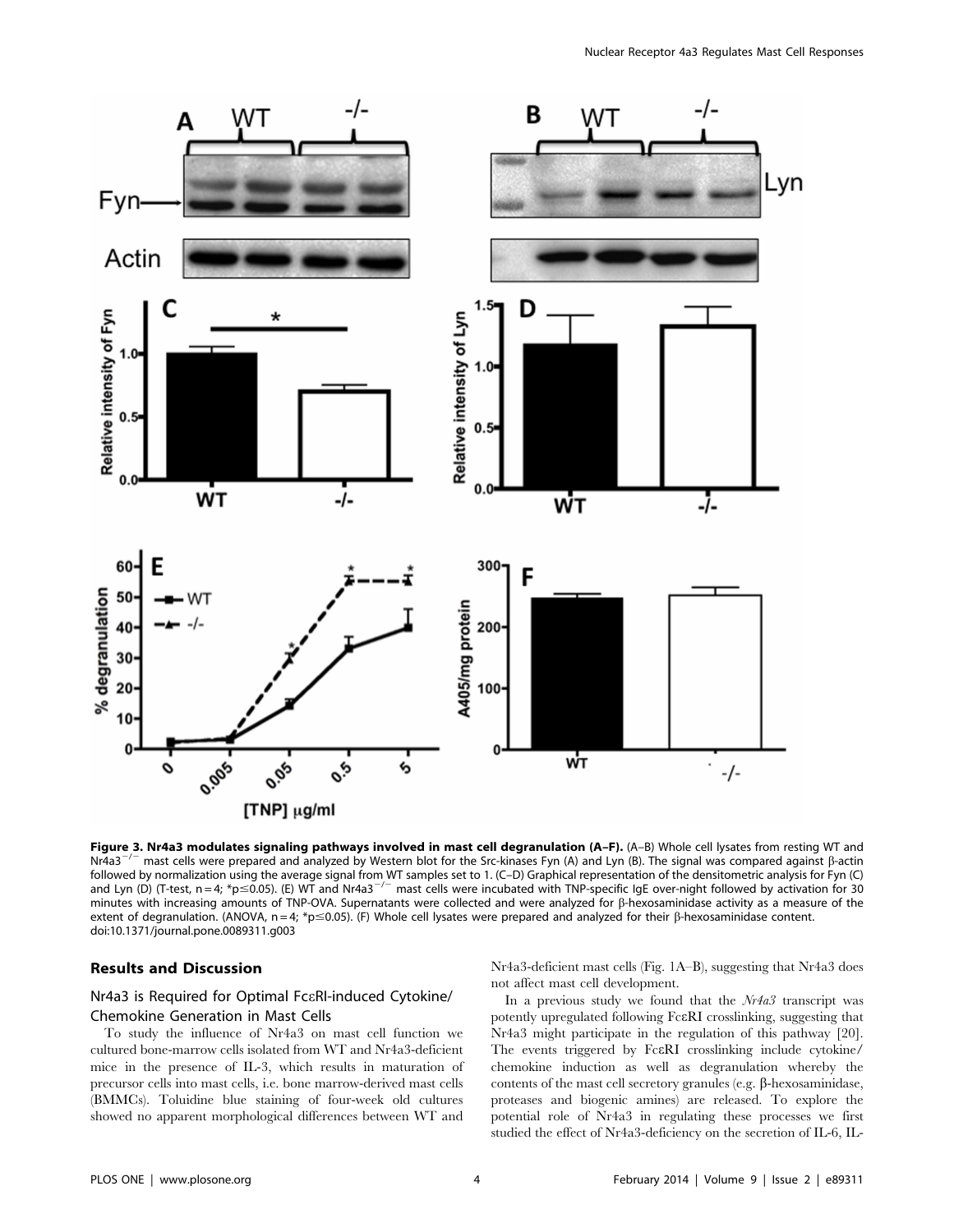

Figure 4. (A–C) Nr4a3-deficient mast cells are more susceptible than WT cells to cell death induced by granule disruption. WT and Nr4a3<sup>-/-</sup> mast cells were treated with 200 mM LLME (A), 5  $\mu$ q/ml Cycloheximide (B) or 0.75 mM  $H_2O_2$  (C). The viability was determined at the indicated time-points using CellTiter-Blue reagent (ANOVA,  $N = 6$ ,  $*$ p $\leq$ 0.05).

doi:10.1371/journal.pone.0089311.g004

13, MCP-1 and TNFa, based on the known importance of these cytokines/chemokines in mast cell responses [1]. As seen in Fig. 2A–D, the absence of Nr4a3 led to a significant reduction in the secretion of the investigated cytokines and chemokines in response to FceRI crosslinking, thus indicating that Nr4a3 promotes the induction of these factors. In turn, this suggests that Nr4a3 may have a pro-inflammatory role in terms of regulating cytokine/chemokine responses in a mast cell setting. The findings are in line with previous studies in which Nr4a family members have been implicated in the regulation of inflammatory gene expression in macrophages activated through pattern recognition receptors [18].

The canonical NFkB-pathway has been implicated in antigeninduced generation of various cytokines in mast cells [24]. It has been shown that Nr4a-members influence NFkB-signaling by modulating the expression of components of the Inhibitor of nuclear factor-kB-kinase (IKK) complex in macrophages [18]. In mast cells, IKK $\alpha$  and IKK $\beta$  have been shown to be important for cytokine generation following antigen activation [24,25]. Nr4a3 mediated effects on the expression of  $IKK\alpha$  and  $IKK\beta$  could therefore potentially explain the reduced cytokine response in mast cells devoid of Nr4a3. We thus measured the levels of  $IKK\alpha$  and IKK $\beta$  in mast cells but found that neither the IKK $\alpha$  nor the IKK $\beta$ levels were significantly altered due to Nr4a3 deficiency (data not shown). The major pathway for FceRI-induced IL-13, MCP-1 and TNFa generation in mast cells involves transcription factors belonging to the Nuclear Factor of Activated T cells (NFAT) family [20,26]. We therefore explored the possibility that the lack of Nr4a3 influenced the protein levels of NFAT1 in mast cells, but could not detect any significant change (data not shown).

The earliest event following FceRI crosslinking is activation of the Src-family kinases Lyn and Fyn, which phosphorylate the immunoreceptor tyrosine-based activation motifs of the  $\beta$  and  $\gamma$ subunits of FceRI [27,28]. Both Lyn and Fyn are positive regulators of the downstream signaling cascade leading to degranulation and cytokine generation. When determining the total levels of Fyn and Lyn we found that Nr4a3 deficiency was associated with reduced Fyn expression whereas Lyn was unaffected (Fig. 3A–D). In mast cells, Lyn and Fyn both propagate the signal via Syk but Fyn also utilizes pathways involving phosphatidylinositol 3-kinase (PI3K) or Stat5 [29,30]. Future investigations will determine which signaling pathway is affected by the Nr4a3 dependent reduction in Fyn levels. Nevertheless, the reduction in Fyn levels could be one explanation for the reduced cytokine generation in Nr4a3 deficient mast cells, but a direct effect of Nr4a3 on cytokine transcription cannot be ruled out.

To further assess whether Nr4a3 influences the degree of FceRIinduced activation, we determined whether the actual extent of degranulation in response to FceRI crosslinking was affected by the absence of Nr4a3. To this end we measured the release of  $\beta$ hexosaminidase. Interestingly, in dose-response experiments with increasing concentrations of antigen,  $Nr4a3^{-/-}$  mast cells exhibited an increased reactivity to antigen as illustrated by the augmented release of  $\beta$ -hexosaminidase from activated Nr4a3deficient mast cells compared to their WT counterparts (Fig. 3E). A possible explanation for this finding would be that Nr4a3 affects the production and storage of  $\beta$ -hexosaminidase. However, total b-hexosaminidase activity determinations showed that WT and  $Nr4a3^{-/-}$  mast cells were indistinguishable (Fig. 3F). Taken together, these findings thus indicate that Nr4a3 influences processes leading to degranulation.

Previous studies have implicated Nr4a family members, in particular Nr4a1 and Nr4a3, in apoptosis [14–16]. It was therefore of interest to investigate whether the absence of Nr4a3 affects apoptosis in a mast cell context. To address this, mast cells were subjected to the pro-apoptotic agents cycloheximide,  $H_2O_2$  or L-Leucyl-L-Leucine methyl ester (LLME) followed by measurements of viability [31–33]. Interestingly, we found that Nr4a3-deficient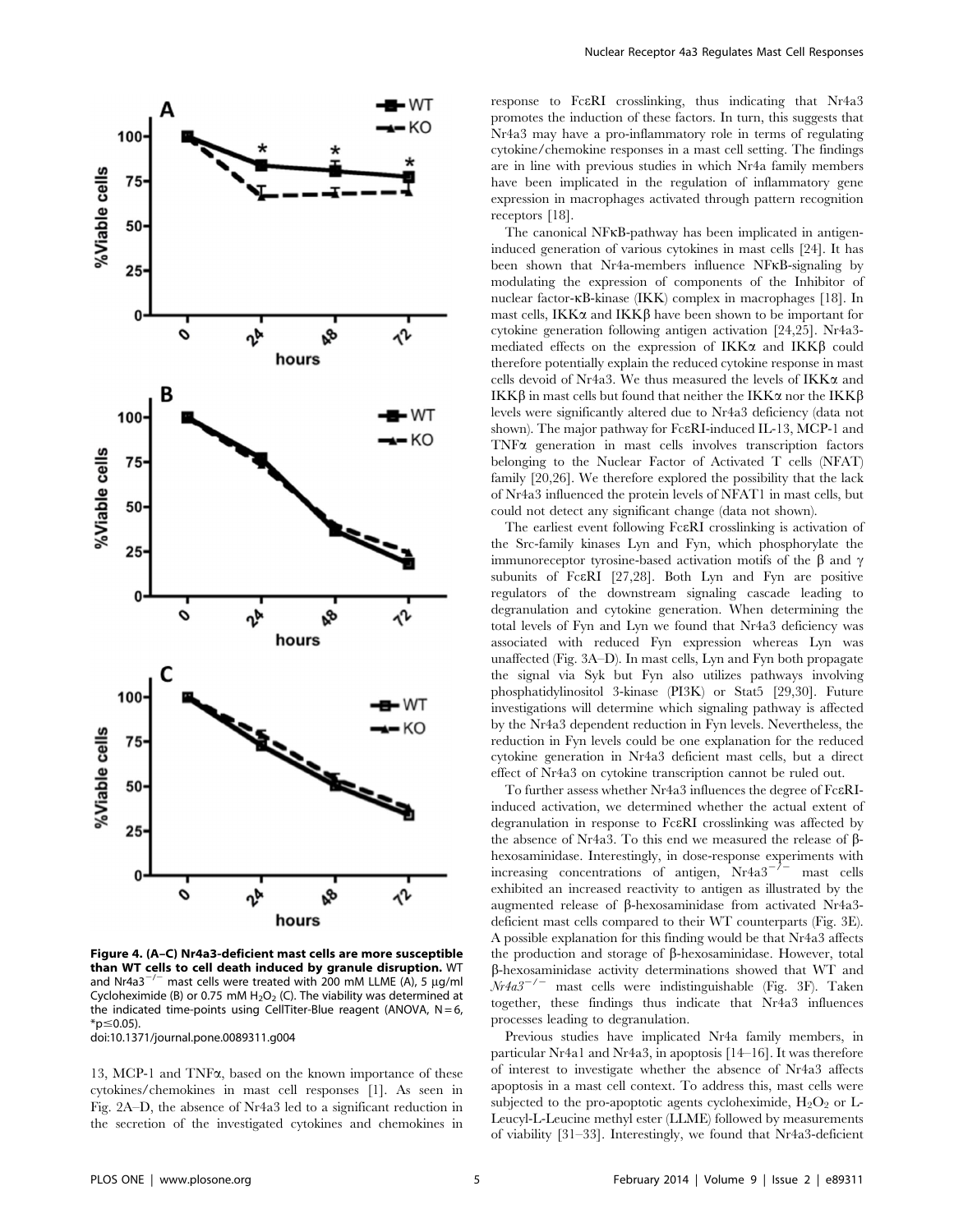

Figure 5. Nr4a3 regulates the transcription of mast cell granule components. Total RNA was extracted from WT and Nr4a3<sup>-/-</sup> mast cells followed by qPCR analysis for levels of mRNA encoded by Srgn (A), Mcpt4 (B), Tpsb2 (C) and Cpa3 (D). Hprt was used as house-keeping gene; transcript data were calculated according to DDCT relative to the expression in WT cells (T-test,  $n = 4$ ;  $*p \le 0.05$ ). doi:10.1371/journal.pone.0089311.g005

mast cells were more susceptible to LLME-induced cell death than were WT cells, whereas no difference in sensitivity to cycloheximide and  $H_2O_2$  was seen when comparing WT and  $Nr4a3-/$ mast cells (Fig. 4A–C). We have recently shown that tryptase, and other serglycin-dependent proteases, induce cell death when released into the cytosol following exposure to the lysosomotropic compound LLME [32,34]. Changes in protease levels due to the lack of Nr4a3 could hence explain the difference in susceptibility to LLME-induced cell death.

#### Nr4a3 Regulates the Transcription of Serglycin and the Tryptase Tpsb2

A characteristic feature of mast cells is their secretory granules containing vast amounts of histamine alongside mast cell-specific proteases, the latter requiring serglycin proteoglycan to be stored [35,36]. To investigate if Nr4a3 influences mast cell function by regulating the mast cell-specific proteases and serglycin proteoglycan, we performed qPCR determinations of transcripts for serglycin (Srgn), chymase (Mcpt4), tryptase (Tpsb2; encoding mMCP-6) and CPA3 (Cpa3) in WT and Nr4a3<sup>-/-</sup> mast cells (Fig. 5A–D) using the primers specified in Table 1. We found that Nr4a3 deficiency led to an  $\sim$ 2-fold increase in *Tpsb2* transcript levels and to a minor, but significant, reduction of Srgn transcript, whereas the expression of *Mcpt4* and *Cpa3* were unaffected.

To elucidate if the effects on transcription translate into a change in protein levels we performed Western blot analysis on cell lysates from WT and  $Nr4a3^{-/-}$  mast cells (Fig. 6 A–B). In accordance with the mRNA expression analysis, the levels of mMCP-6 protein were significantly higher in  $Nr4a3^{-7}$  mast cells than in WT counterparts. Moreover, the increase in mMCP-6 mRNA and protein was accompanied by a corresponding

increase in the levels of trypsin-like enzymatic activity, as judged by the rate of turn-over of a chromogenic substrate for trypsin-like proteases such as mMCP-6 (Fig. 6 C). Considering that tryptase is one of the most abundant proteins in mast cells [4,37], the approximately 2-fold increase in transcript and activity represents a quite substantial change. Based on the notion that mast cell proteases promote cell death, it is plausible that the increased susceptibility of Nr4a3-deficient mast cells to LLME-induced cell death is due to their augmented levels of tryptase.

The expression of the mMCP-6 gene  $(Tpsb2)$  is governed by MITF, PEBP2/CBF and c-jun, which independently or synergistically regulate  $Tpsb2$  transcription [38–40]. Based on our results it is thus plausible that Nr4a3 either acts as a repressor by directly binding to the  $Tpsb2$  promoter region, or indirectly by negatively influencing the levels of MITF, PEBP2/CBF and/or c-jun. Tryptase is viewed as an important molecule in a number of inflammatory conditions where its presence either is beneficial [41] or detrimental [42,43]. Thus, the suppressive influence of Nr4a3 on Tpsb2 transcription may have important consequences for the outcome of inflammatory settings in which tryptase participates.

The present study identifies a novel role for Nr4a3 in regulating mast cell responses, which is summarized in Fig. S1. Intriguingly, our data suggest that although Nr4a3 promotes the secretion of pro-inflammatory cytokines and chemokines, it exerts a negative influence on pathways leading to degranulation responses and the expression of one of the major granule compounds (mMCP-6). Taken together, the differential influence Nr4a3 has on cytokine generation and tryptase levels suggests that Nr4a3 is involved in several regulatory pathways important for mast cell function. It is thus conceivable that Nr4a3 has a role in regulating the balance between different arms of responses induced by mast cell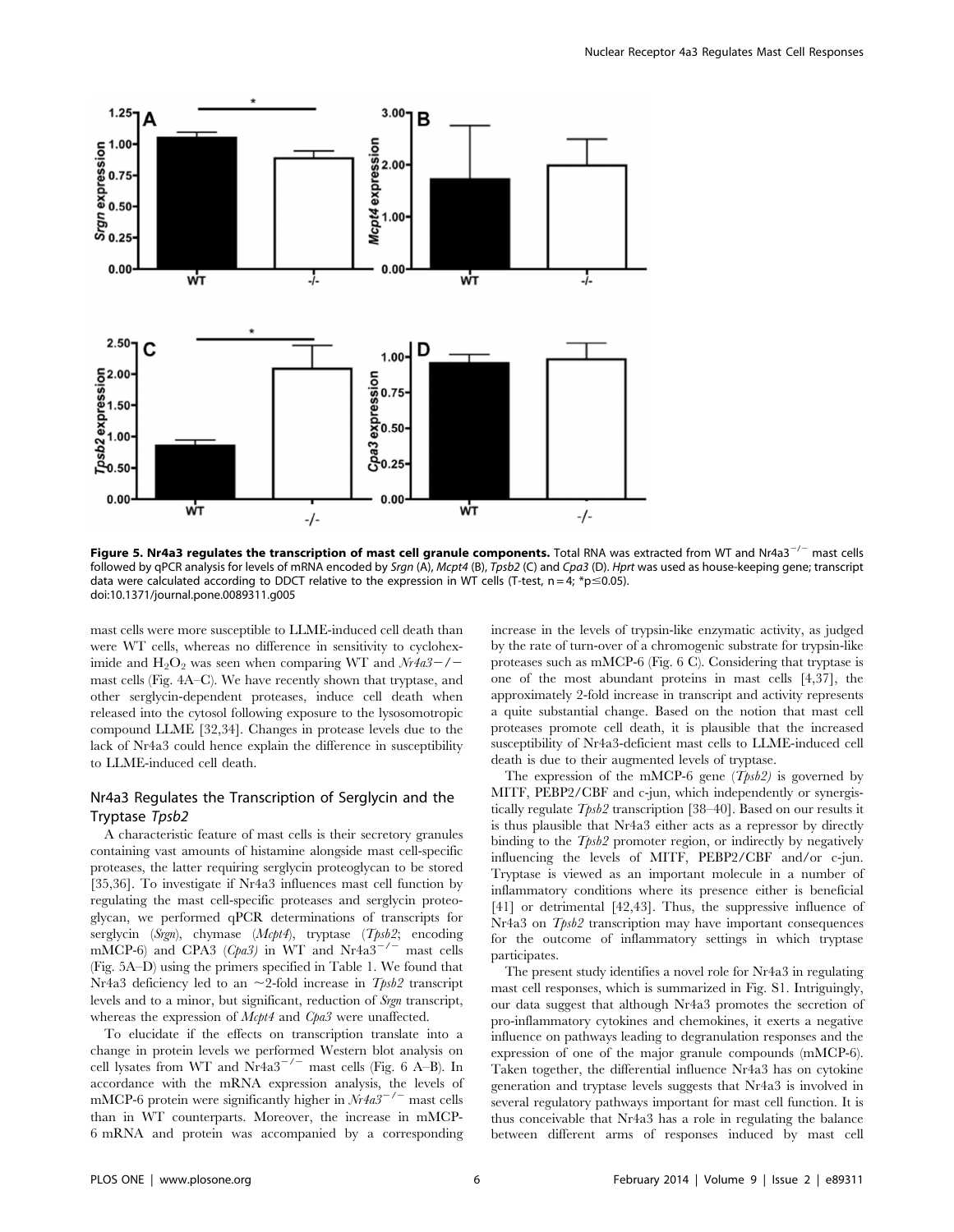

Figure 6. Nr4a3 suppresses the levels of tryptase protein and enzymatic activity. (A) Whole cell lysates from WT and Nr4a3<sup>-/-</sup> mast cells were prepared and analyzed by Western blot for mMCP-6 and CPA3 as indicated (the upper and lower panels represent individual analyses, performed on the same membrane that was stripped of protein between analyses). The absence of Nr4a3 results in increased levels of mMCP-6 but does not affect CPA3. (B) Quantification of band intensities for mMCP-6 showing a significant increase in mMCP-6 protein in the absence of Nr4a3.  $(n=4; *p \le 0.05)$ . The level of mMCP-6 and CPA3 proteins were quantified and compared against b-actin followed by normalization using the average signal from WT samples set to 1. (C) Whole cell lysates from WT and Nr4a3<sup>-/-</sup> mast cells were prepared and analyzed for trypsin-like activity using the chromogenic substrate S-2288. Note that the absence of Nr4a3 results in increased trypsin-like enzymatic activity. (T-test,  $n = 4$ ;  $*p \le 0.05$ ). doi:10.1371/journal.pone.0089311.g006

activation, by promoting degranulation-independent events (cytokine/chemokine secretion) in favor of degranulation and expression of certain granule-localized proteases. It is important to stress that mast cell degranulation, although essentially regarded as a

pro-inflammatory event, also has important regulatory consequences through the proteolytic inactivation of pro-inflammatory cytokines by proteases released by degranulation [44–47]. The present study has focused on how Nr4a3 influences the antigen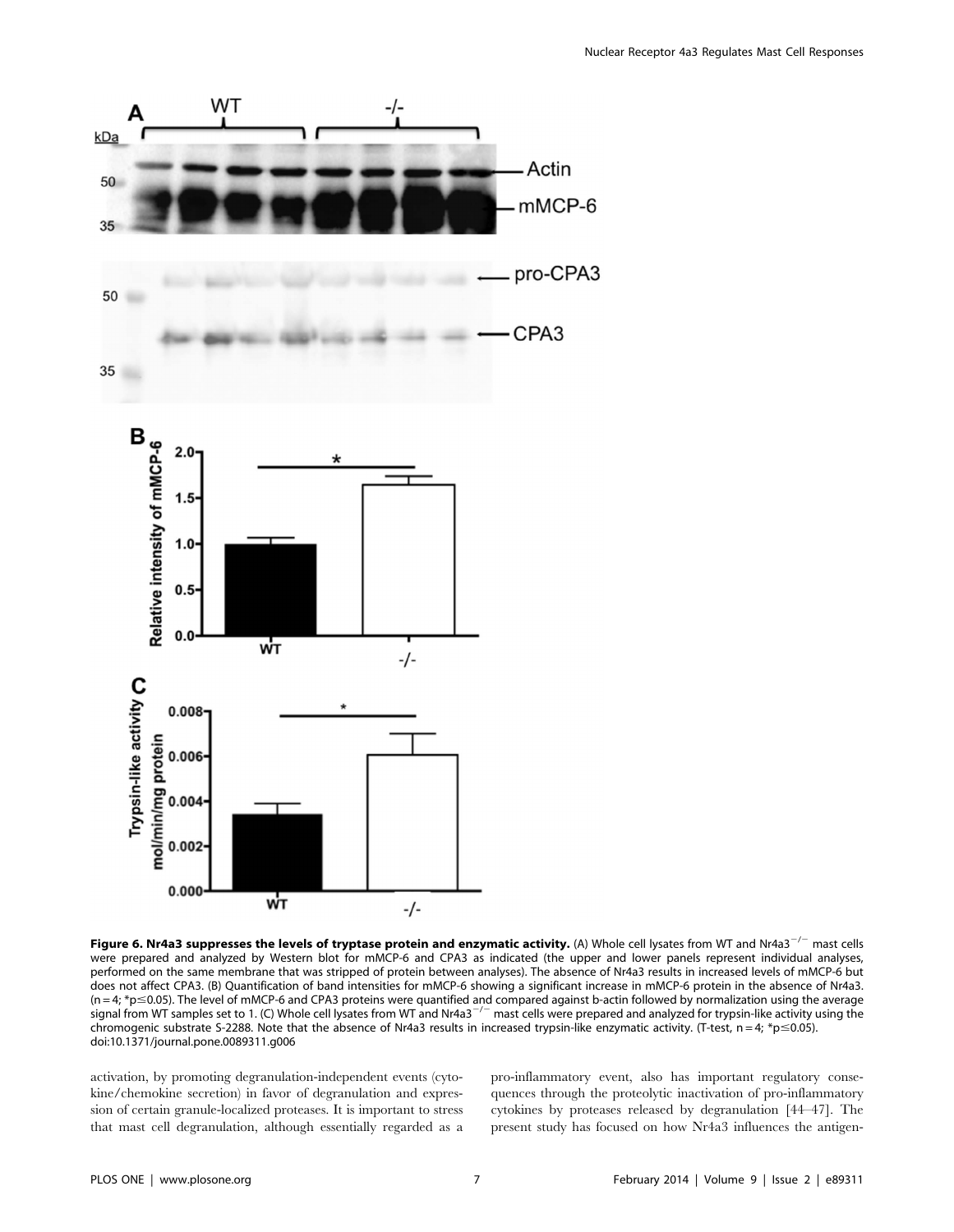induced responses in mast cells and thus its implications for allergies. Based on the findings in the present investigation it is plausible that interfering with Nr4a3 function may augment immediate hypersensitivity reactions as a result of increased mast cell degranulation, whereby mediators such as histamine are released. However, to fully comprehend the influence of Nr4a3 on mast cell function in allergic reactions, additional research in animal models of allergy is warranted.

#### Supporting Information

Figure S1 Summary of the findings presented in this **article.** In resting mast cells, Nr4a3 augments transcription of  $Fyn$ 

#### References

- 1. Galli SJ, Grimbaldeston M, Tsai M (2008) Immunomodulatory mast cells: negative, as well as positive, regulators of immunity. Nat Rev Immunol 8: 478– 486.
- 2. Metcalfe DD, Baram D, Mekori YA (1997) Mast cells. Physiol Rev 77: 1033– 1079.
- 3. Lundequist A, Pejler G (n.d.) Biological implications of preformed mast cell mediators. Cell Mol Life Sci 68: 965–975.
- 4. Pejler G, Rönnberg E, Waern I, Wernersson S (2010) Mast cell proteases: multifaceted regulators of inflammatory disease. Blood 115: 4981–4990.
- 5. Murakami M, Iwata Y, Funaba M (2007) Expression and transcriptional activity of alternative splice variants of Mitf exon 6. Mol Cell Biochem 303: 251–257.
- 6. Arinobu Y, Iwasaki H, Akashi K (2009) Origin of basophils and mast cells. Allergol Int 58: 21–28.gov/pubmed/19153533. Accessed 2012 Dec 10.
- 7. Kitamura Y (2003) Heterogeneity of Mast Cells and Phenotypic Change Between Subpopulations. Annu Rev Immunol 7: 59–76. Available: http://dx. doi.org/10.1146/annurev.iy.07.040189.000423.
- 8. Galli SJ, Borregaard N, Wynn TA (2011) Phenotypic and functional plasticity of cells of innate immunity: macrophages, mast cells and neutrophils. Nat Immunol 12: 1035–1044.
- 9. Beaudry G, Langlois MC, Weppe I, Rouillard C, Lévesque D (2000) Contrasting patterns and cellular specificity of transcriptional regulation of the nuclear receptor nerve growth factor-inducible B by haloperidol and clozapine in the rat forebrain. J Neurochem 75: 1694–1702.
- 10. Glass CK, Saijo K (2010) Nuclear receptor transrepression pathways that regulate inflammation in macrophages and T cells. Nat Rev Immunol 10: 365– 376.
- 11. Maheux J, Ethier I, Rouillard C, Lévesque D (2005) Induction patterns of transcription factors of the nur family (nurr1, nur77, and nor-1) by typical and atypical antipsychotics in the mouse brain: implication for their mechanism of action. J Pharmacol Exp Ther 313: 460–473.
- 12. Maxwell MA, Muscat GEO (2006) The NR4A subgroup: immediate early response genes with pleiotropic physiological roles. Nucl Recept Signal 4: e002.
- 13. Pols TWH, Bonta PI, de Vries CJM (2007) NR4A nuclear orphan receptors: protective in vascular disease? Curr Opin Lipidol 18: 515–520.
- 14. Thompson J, Burger ML, Whang H, Winoto A (2010) Protein kinase C regulates mitochondrial targeting of Nur77 and its family member Nor-1 in thymocytes undergoing apoptosis. Eur J Immunol 40: 2041–2049.
- 15. Cheng LE, Chan FK, Cado D, Winoto A (1997) Functional redundancy of the Nur77 and Nor-1 orphan steroid receptors in T-cell apoptosis. EMBO J 16: 1865–1875.
- 16. Hanna RN, Carlin LM, Hubbeling HG, Nackiewicz D, Green AM, et al. (2011) The transcription factor NR4A1 (Nur77) controls bone marrow differentiation and the survival of Ly6C- monocytes. Nat Immunol 12: 778–785.
- 17. Bonta PI, van Tiel CM, Vos M, Pols TWH, van Thienen J V, et al. (2006) Nuclear receptors Nur77, Nurr1, and NOR-1 expressed in atherosclerotic lesion macrophages reduce lipid loading and inflammatory responses. Arterioscler Thromb Vasc Biol 26: 2288–2294.
- 18. Pei L, Castrillo A, Tontonoz P (2006) Regulation of macrophage inflammatory gene expression by the orphan nuclear receptor Nur77. Mol Endocrinol 20: 786–794. Available: http://www.ncbi.nlm.nih.gov/pubmed/16339277. Accessed 2012 Nov 12.
- 19. Rönnberg E, Guss B, Pejler G (2010) Infection of mast cells with live streptococci causes a toll-like receptor 2- and cell-cell contact-dependent cytokine and chemokine response. Infect Immun 78: 854–864.
- 20. Lundequist A, Calounova G, Wensman H, Rönnberg E, Pejler G (2011) Differential regulation of Nr4a subfamily nuclear receptors following mast cell activation. Mol Immunol 48: 1753–1761.
- 21. Nomiyama T, Nakamachi T, Gizard F, Heywood EB, Jones KL, et al. (2006) The NR4A orphan nuclear receptor NOR1 is induced by platelet-derived growth factor and mediates vascular smooth muscle cell proliferation. J Biol Chem 281: 33467–33476.
- 22. Ro¨nnberg E, Pejler G (2012) Serglycin: the master of the mast cell. Methods Mol Biol 836: 201–217.

and Srgn whereas Tpsb2 transcription is suppressed. In mast cells activated by FceRI cross-linking, Nr4a3 promotes the synthesis and release of cytokines but impairs events leading to degranulation.

(TIF)

#### Author Contributions

Conceived and designed the experiments: GG FRM GP AL. Performed the experiments: GG FRM AL. Analyzed the data: GG FRM DB OMC GP AL. Contributed reagents/materials/analysis tools: GG FRM DB OMC GP AL. Wrote the paper: GG FRM DB OMC GP AL.

- 23. Duelli A, Ronnberg E, Waern I, Ringvall M, Kolset SO, et al. (2009) Mast Cell Differentiation and Activation Is Closely Linked to Expression of Genes Coding for the Serglycin Proteoglycan Core Protein and a Distinct Set of Chondroitin Sulfate and Heparin Sulfotransferases. J Immunol 183: 7073–7083.
- 24. Peng Y, Power MR, Li B, Lin T-J (2005) Inhibition of IKK down-regulates antigen+IgE-induced TNF production by mast cells: a role for the IKK-IkappaB-NF-kappaB pathway in IgE-dependent mast cell activation. J Leukoc Biol 77: 975–983.
- 25. Nakagomi D, Suzuki K, Nakajima H (2012) Critical roles of IkB kinase subunits in mast cell degranulation. Int Arch Allergy Immunol 158 Suppl : 92–95. Available:
- 26. Klein M, Klein-Hessling S, Palmetshofer A, Serfling E, Tertilt C, et al. (2006) Specific and redundant roles for NFAT transcription factors in the expression of mast cell-derived cytokines. J Immunol 177: 6667–6674.
- 27. Hernandez-Hansen V, Smith AJ, Surviladze Z, Chigaev A, Mazel T, et al. (2004) Dysregulated FcepsilonRI signaling and altered Fyn and SHIP activities in Lyn-deficient mast cells. J Immunol 173: 100–112.
- 28. Parravicini V, Gadina M, Kovarova M, Odom S, Gonzalez-Espinosa C, et al. (2002) Fyn kinase initiates complementary signals required for IgE-dependent mast cell degranulation. Nat Immunol 3: 741–748.
- 29. Tshori S, Razin E (2010) Editorial: Mast cell degranulation and calcium entry– the Fyn-calcium store connection. J Leukoc Biol 88: 837–838.
- 30. Pullen NA, Falanga YT, Morales JK, Ryan JJ (2012) The Fyn-STAT5 Pathway: A New Frontier in IgE- and IgG-Mediated Mast Cell Signaling. Front Immunol 3: 117.
- 31. Martin SJ, Lennon S V, Bonham AM, Cotter TG (1990) Induction of apoptosis (programmed cell death) in human leukemic HL-60 cells by inhibition of RNA or protein synthesis. J Immunol 145: 1859–1867.
- 32. Melo FR, Lundequist A, Calounova G, Wernersson S, Pejler G (2011) Lysosomal membrane permeabilization induces cell death in human mast cells. Scand J Immunol 74: 354–362.
- 33. Cerella C, Coppola S, Maresca V, De Nicola M, Radogna F, et al. (2009) Multiple mechanisms for hydrogen peroxide-induced apoptosis. Ann N Y Acad Sci 1171: 559–563.
- 34. Melo FR, Waern I, Rönnberg E, Åbrink M, Lee DM, et al. (2011) A role for serglycin proteoglycan in mast cell apoptosis induced by a secretory granulemediated pathway. J Biol Chem 286: 5423–5433.
- 35. Kolset SO, Pejler G (2011) Serglycin: a structural and functional chameleon with wide impact on immune cells. J Immunol 187: 4927–4933.
- 36. Hallgren J, Pejler G (2006) Biology of mast cell tryptase. An inflammatory mediator. FEBS J 273: 1871–1895. Available:
- 37. Lundequist A, Pejler G (2011) Biological implications of preformed mast cell mediators. Cell Mol Life Sci 68: 965–975.
- 38. Morii E, Tsujimura T, Jippo T, Hashimoto K, Takebayashi K, et al. (1996) Regulation of mouse mast cell protease 6 gene expression by transcription factor encoded by the mi locus. Blood 88: 2488–2494.
- 39. Ogihara H, Kanno T, Morii E, Kim DK, Lee YM, et al. (1999) Synergy of PEBP2/CBF with mi transcription factor (MITF) for transactivation of mouse mast cell protease 6 gene. Oncogene 18: 4632–4639.
- 40. Kim D-K, Lee Y-M (2004) Requirement of c-jun transcription factor on the mouse mast cell protease-6 expression in the mast cells. Arch Biochem Biophys 431: 71–78.
- 41. Thakurdas SM, Melicoff E, Sansores-Garcia L, Moreira DC, Petrova Y, et al. (2007) The mast cell-restricted tryptase mMCP-6 has a critical immunoprotective role in bacterial infections. J Biol Chem 282: 20809–20815.
- 42. Hamilton MJ, Sinnamon MJ, Lyng GD, Glickman JN, Wang X, et al. (2011) Essential role for mast cell tryptase in acute experimental colitis. Proc Natl Acad Sci U S A 108: 290–295.
- 43. Shin K, Nigrovic PA, Crish J, Boilard E, McNeil HP, et al. (2009) Mast cells contribute to autoimmune inflammatory arthritis via their tryptase/heparin complexes. J Immunol 182: 647–656.
- 44. Waern I, Karlsson I, Thorpe M, Schlenner SM, Feyerabend TB, et al. (2012) Mast cells limit extracellular levels of IL-13 via a serglycin proteoglycan-serine protease axis. Biol Chem 393: 1555–1567.